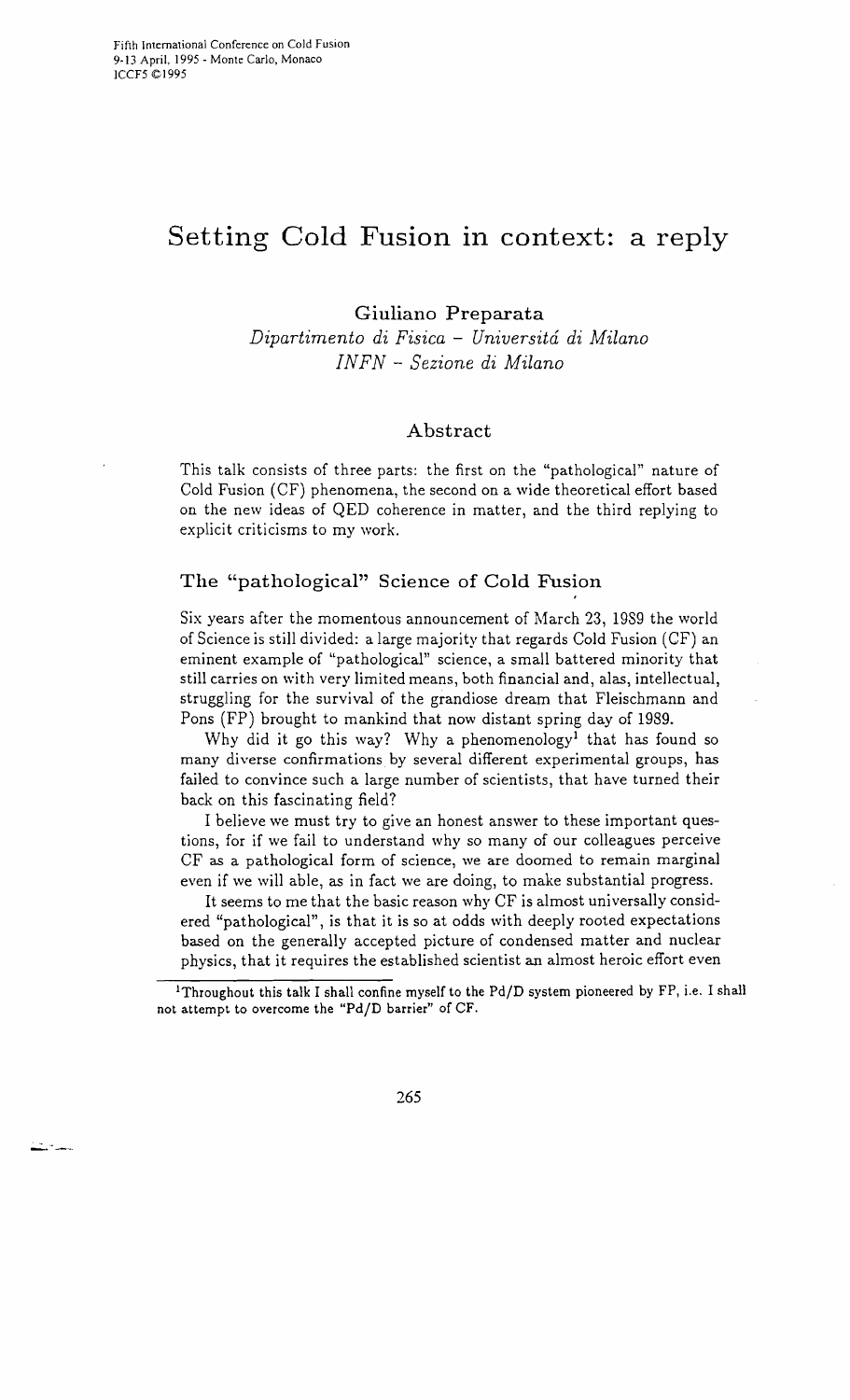to bring himself to look into such a bizarre set of physical phenomena (the situation is of course different for the scientists that live somewhat at the margin of Academia, and this has been part of the problem of CF).

Without a well defined frame that can accomodate the strange looking facts of CF, indeed its "miracles", the natural reaction of scientists is at best to ignore those facts, at worst to believe them the result of some kind of fraud. And, of course, we have seen all that. But, instead of moralistically condemning such attitudes (which in truth have caused us no minor suffering), as I have just stressed, \ve should try to put ourselves in the shoes of the many colleagues with whom, before that fateful day of the spring of 1989, we had a perfectly reasonable kind of relationship.

Confronted with the experimental landscape of CF, what do they see? The following "monstruosities":

- i) the deuterons, that are well known to crowd a Pd cathode in a heavy water electrolytic cell, and to accomodate in the octahedral sites of its lattice, are supposed to undergo nuclear fusion at rates hundreds of orders of magnitude higher than what one expects in the  $D_2$ -molecule, where the deuterons are located even closer.
- ii) not only do the deuterons (supposedly) fuse, defying all known condensed matter physics, but they would do so following a nuclear physics path, that is completely at variance with the known path, for which the two reactions

$$
D + D \to n (2.45 \text{ MeV}) +^3 \text{He} (0.82 \text{ MeV})
$$
 (1)

$$
D + D \rightarrow p (3.02 \text{ MeV}) + ^{3}H (1.01 \text{ MeV})
$$
 (2)

•

ł  $\frac{1}{2}$ 

> l.  $\frac{1}{2}$

**d** 

have each a branching ratio close to 50%.

Countless papers, books, sermons etc. have been written and uttered to admonish us all about the senseleness of what the CF scientists pretended to have experimentally demonstrated, and how their refusal to repent and recant jeopardized, indeed discredited the whole scientific community. By the way, the tones and the practices of the keepers of scientific orthodoxy in the CF debate have been remarkably close to those of the critics and enemies (mostly churchmen) of the Renaissance science, who finally saw the better part of Bruno, Galilei and their followers. And indeed, in the present frame of understanding both condensed matter and nuclear physics, there is no way to reconcile the above two "monstruosities" with the huge body of knowledge that is based upon the dominating paradigm. Thus, let us make a little investment in philosophy (a most abhorred and derided intellectual enterprise by the normal scientist<sup>2</sup> of today) and try to characterize the deep roots of the paradigm, for without it not only are we

<sup>21</sup> am using this term in the technical sense of T. Kuhn [1].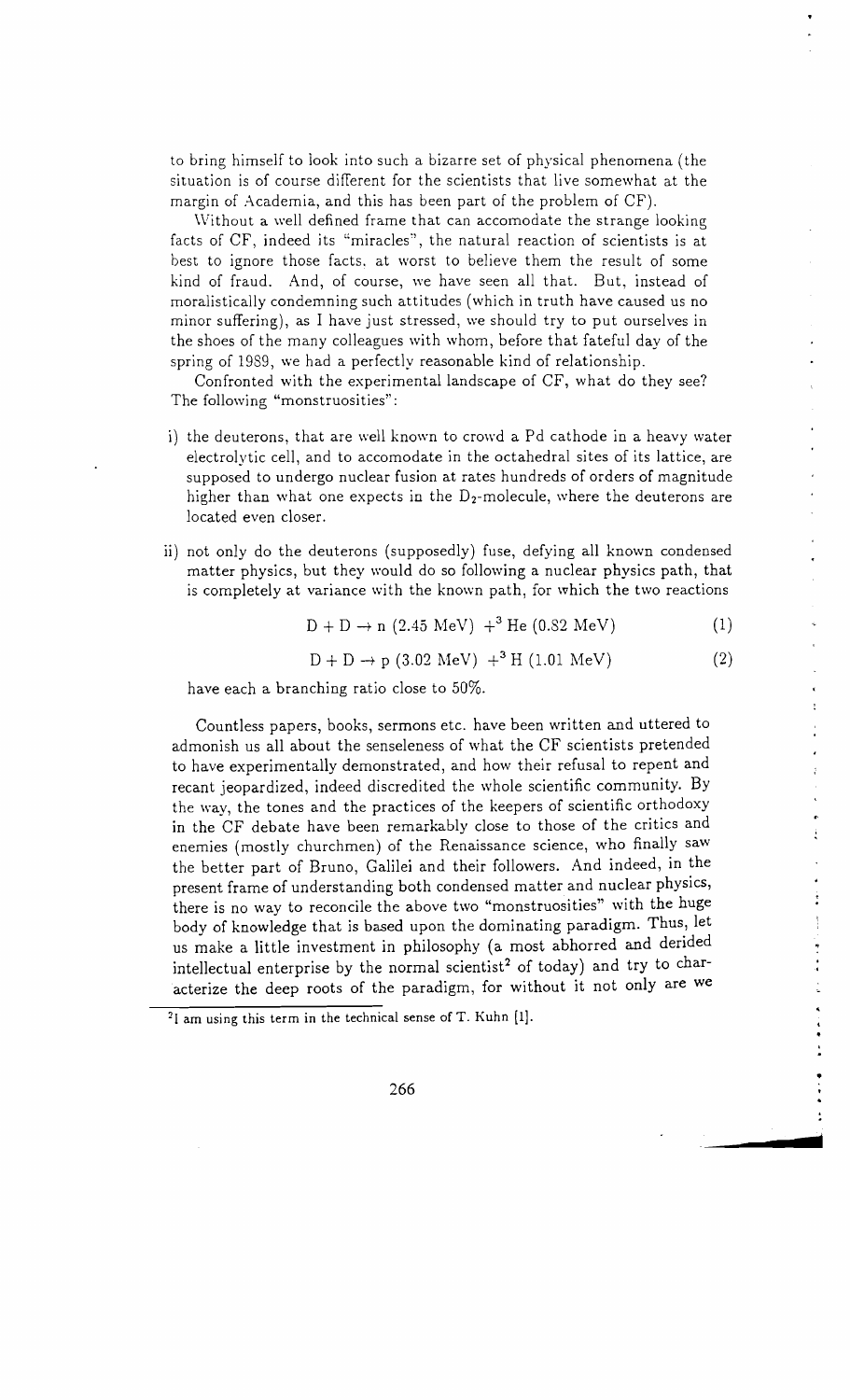condemned to a permanent and futile warfare and misunderstanding with our colleagues, but we will also remain unaware of the remarkable revolution that the "monstruosities" of CF are bringing about in modern science.

If one wishes to characterize wi th a single concept the paradigm, I believe the best of all is : Asymptotic Freedom  $(AF)$ . The concept of AF, as far as I know, was first explicitly discussed in 1973 [2] within the then consolidating Standard Mödel  $(SM)$  of particle physics: it denotes the property of a non-abelian gauge theory (Quantum Chromo Dynamics  $(QCD)$ ) to become (almost) free from interactions when probed at space-time distances which become asymptotically negligible with respect to the sizes ( $\simeq 10^{-13}$  cm) of the strongly interacting particles (the hadrons). This peculiarity, \V hich was proven within perturbation theory, has become enormously influential, due to the apparently natural solution it engenders of the unexpected simple structure of the cross sections of highly inelastic scattering of leptons off protons and neutrons (Deep Inelastic Scattering (DIS). Besides its seemingly high predictive power in DIS, I believe that AF owes its universal acceptance to what appears to me as an unconscious psychological attitude, that pervades our advanced societies, which has to do with the jealousy for our privacy: the wish to become "asymptotically free", when we choose to go far from the "madding crowd"; the final triumph of the individual over the constraints of collective life. To see this now highly popular dislike of collectivism supported and corroborated by a rigorous result in (perturbative) Quantum Field Theory (QFT) must have certainly enhanced the belief that perturbation theory is a very good tool to describe the interactions among different levels of reality, involving far away space-time scales. The irony of all this, as I thoroughly pointed out in the last several years [3], is that just within the theory  $(QCD)$ , that has led to a rigorous perturbative demonstration af AF, there has arisen the most spectacularly paradoxical notion of all modern physics, that of the confined quark. For those who are not very familiar with all this, let me only point out that the quark is the only known constituent of (hadronic) matter that is essentially inseparable from the matter it constitutes, i.e. nobody has ever been able, by any physical means, to take the quarks out of the particles (hadrons) of which they are, allegedly, constituents. It so appears that, as far as the quarks are concerned, they are not asymptotically free, in the sense that under no circumstances can we realistically talk of the individual quark, for unless a quark finds in the close environment partners to compensate its colour charge, it is condemned to disappear in an all embracing, sticky (recall that the quanta of the colour fields are called "gluons") vacuum. Thus the physical reality (or better unreality) of the quark discredits the notion of AF, just in the theoretical framework where this concept was first introduced and perturbatively proved.

But as far as condensed matter physics is concerned, within the pre-

267

agements.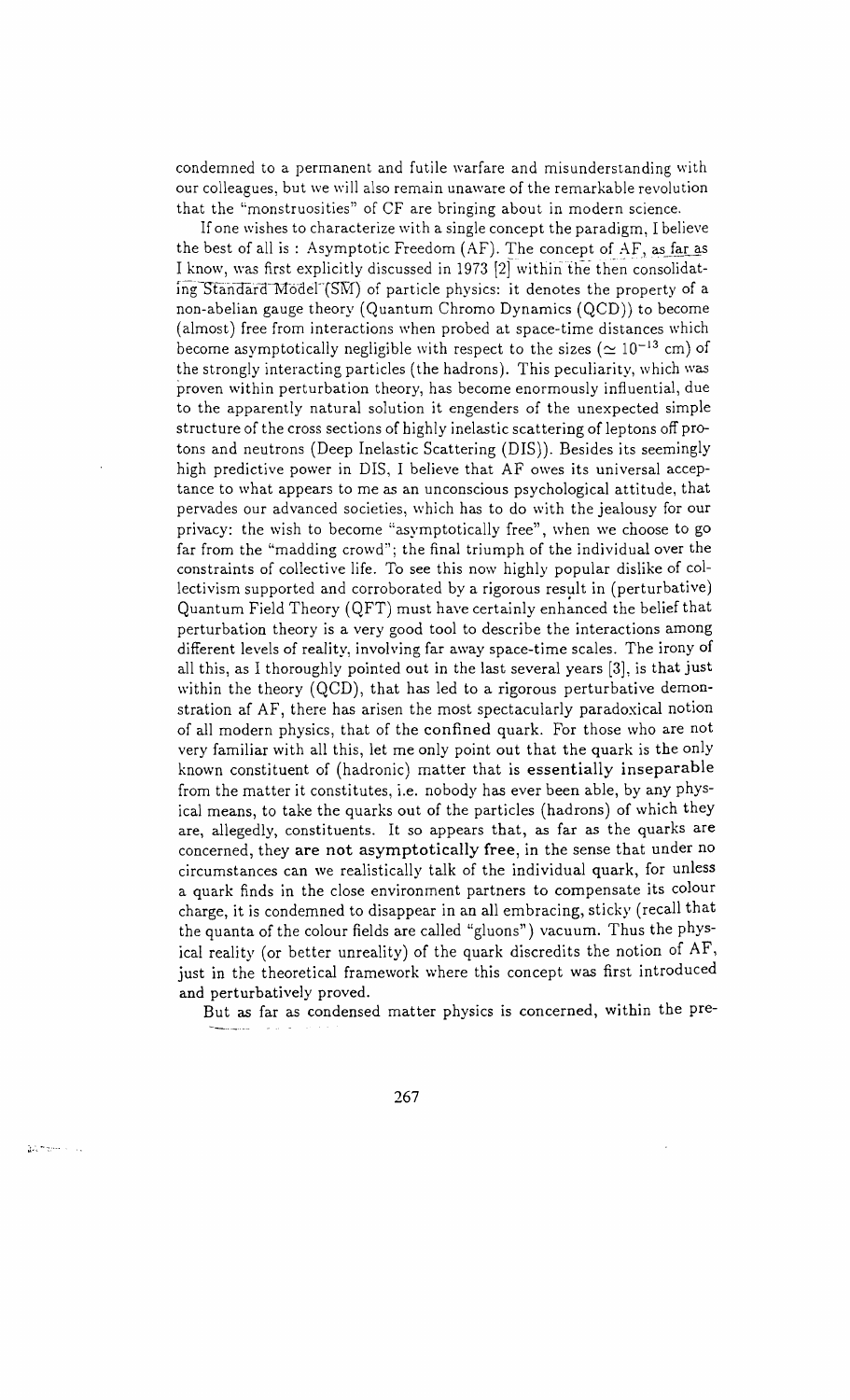vailing electrostatic picture of interactions, that we may call the "Electrostatic Meccano", AF is a true property of the QFT describing it, and its expectations coincide with those of the physics community. Thus according to AF it does not make any sense that the nuclear physics of deuterons, with its space-time scales six orders of magnitude smaller than the space-time scales of the lattice, be any different in vacuum than in the Pd-Iattice. Any attempt to concoct, through some quantum-mechanical trick<sup>3</sup>, an explanation of the CF phenomenology that stays within the tenets of the paradigm must necessarily fail, for AF is deeply rooted in the paradigm  $-1$  daresay it is the paradigm  $-$  and there can be no doubt that AF rules out CF altogether.

I believe that it is the poor understanding of this general implication of the paradigm that is responsible on one hand for the criticism of the majority of the scientific community of the "pathological" nature of CF, and on the other of the inanity, worse the outright falsehood, of most of the many theories of CF that have been proposed in the last six years.

But before introducing a new paradigm that avoids the narrow confines of AF (which I shall do in the next Section), I wish to conclude this Section with a small observation on "pathological science". As well known CF has been associated in its "pathology" with another subject that caused a scientific scandal in the seventies, the "polywater" affair. Unlike the discoverers of CF, the discoverer of "polywater"  $-$  Deryagin  $-$  finally recanted, conceding that the water that is found in very thin quartz capillaries is not a new strange phase of water but some kind of gel containing a sizable fraction of solved silica. This admission was hailed with relief and the deep rewarding feeling that scientific rationality had finally triumphed over unsound scientific claims and deductions. But, should it have really been so hailed? I doubt it, for, if not "poliwater", Deryagin had discovered the incredible fact that pure water (a collection of small, rather featureless molecules) is able to attack and dissolve a material that Can stand the strongest chemical agents. Is this understood within the paradigm? A reply to this simple question would be highly appreciated.

# Curing the "pathologies": QED coherence in matter

In the introductory Section I have tried to explain that the "pathological" nature of the science of CF, as perceived by the large majority of the scientific community, lies in fact not in the wide experimental body of knowledge

<sup>3</sup> Another unhappy aspect of the dominating paradigm is the subjectivism of the Copenaghen interpretation of Quantum Mechanics, imbibed of irrationalism. Irrationalism that very often is played against whoever asks embarassing questions about the physical bases of universally accepted but extremely obscure quantum mechanical developments (such as, for instance, the BCS "theory" of cold superconductivity and the Mössbauer effect).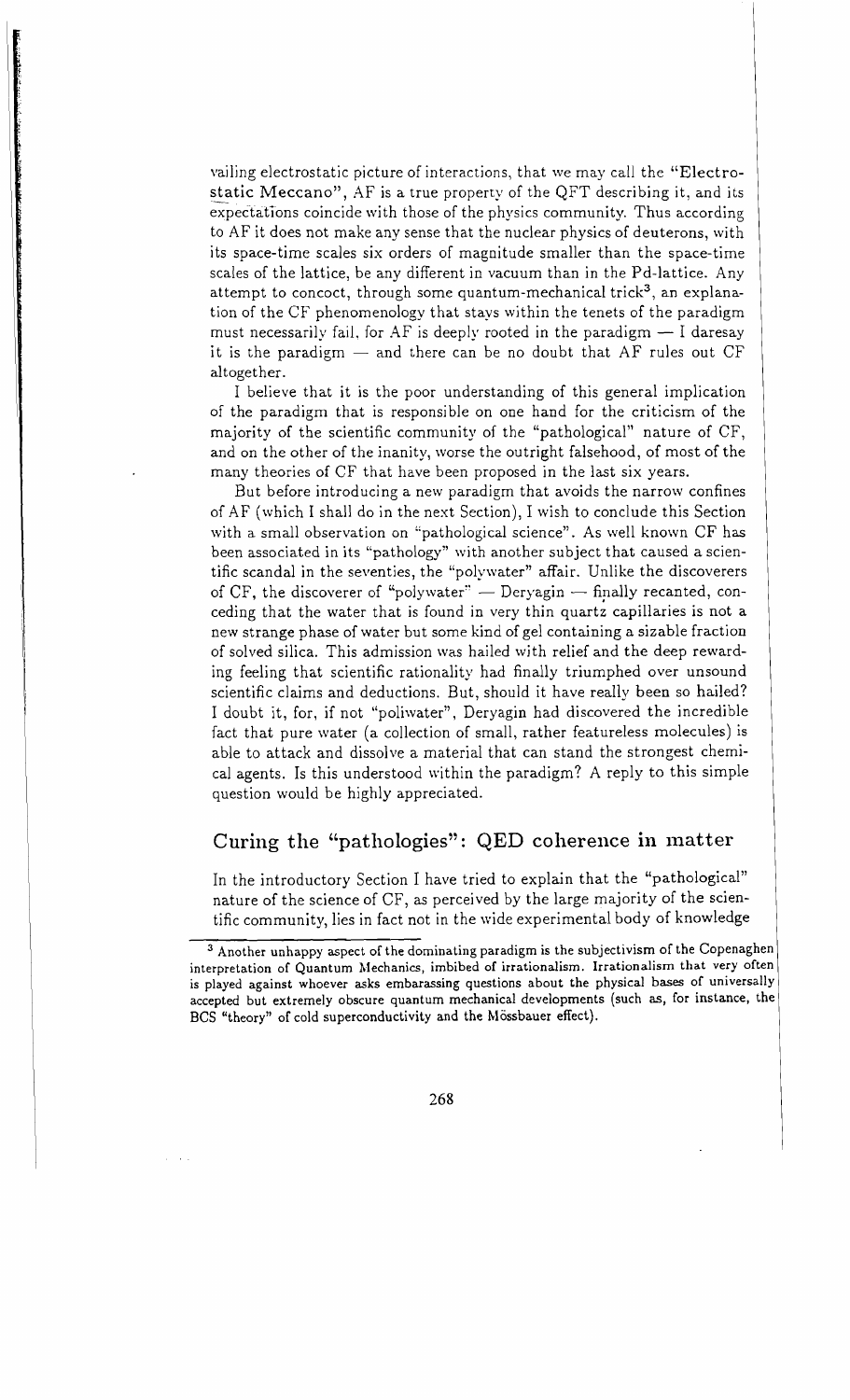that reproducibly has been accumulated throughout the world in the last six years, but rather in the intellectual framework  $-$  the paradigm  $-$  that dominates not only in physics, but in chemistry and biology as well.

When dealing with condensed matter phenomena the normal<sup>4</sup> scientist is led by the paradigm to expect that the constituents of condensed matter (atoms, molecules) are bound together by the same kind of forces that bind the elementary building blocks of molecular physics, namely electrons and ions/nuclei. As we know well, these forces are all of electrostatic nature, and have the fundamental property of extinguishing themselves at distances larger than a few  $A$ 's. This property stems from the well known fact that condensed matter at scales of just a few  $\stackrel{\mathtt{o}}{A}$ 's is neutral. Thus the long range part  $(1/r)$  of the Coulomb interaction<sup>5</sup> is ineffective (Debye screened) at distances that exceed a few atomic radii. The mental picture of condensed matter, that the paradigm suggests to the normal scientist, is that of a huge electrostatic Meccano, where the electrostatic two body (local) interactions are the nuts and bolts that keep the pieces of the Meccano  $-$  atoms and molecules — glued together to form the enormously complicated structures of condensed matter: crystals, glasses, hydrogen-bonded liquids etc. In this picture macroscopic order, that we contemplate often with marvel in matter, both living and inanimate, is the outcome of the juxtaposition of the pieces of the Meccano through the holding action of the electrostatic nuts and bolts. But just as the Meccano picture supports, with the aid of properly designed blueprints, the possibility of building meaningful, or dered structures, when all this is cast in the necessary quantum mechanical framework, where all nuts and bolts must be somewhat loose, in obeyance of the Heisenberg principle, it becomes highly implausible that such looseness, compound over about  $10^{24}$  (the Avogadro number) elementary systems may result in macroscopic structures with the kind of stability and strength that we observe in condensed matter. And as a matter of fact, I know of no solv able theoretical model that achieves macroscopic order through short range interactions<sup>6</sup>.

But there are more specific reasons not to believe in the electrostatic Meccano; just to mention a few: the Mössbauer effect, ferromagnetism, superfluidity, superconductivity, catalysis, experimental realities for which there exists only "kinematical" theoretical frameworks, based on "self-consistency" , the deep "dynamical" reasons being always postponed to some demiurgical

<sup>&</sup>lt;sup>4</sup>see footnote on page 4

<sup>&</sup>lt;sup>5</sup>It is thus very surprising to find that the most popular theory of the quantized Hall effect is based on a Hamiltonian for the electrons' system whose interaction term is the pairwise Coulomb interaction.

 $6$ The usual objection that I hear to this contention is, of course, in terms of the Ising model. However (i) the Ising model is formulated on a lattice, thus on an "a priori" ordered structure, (ii) I know of no successful application of the Ising model to any realistic system.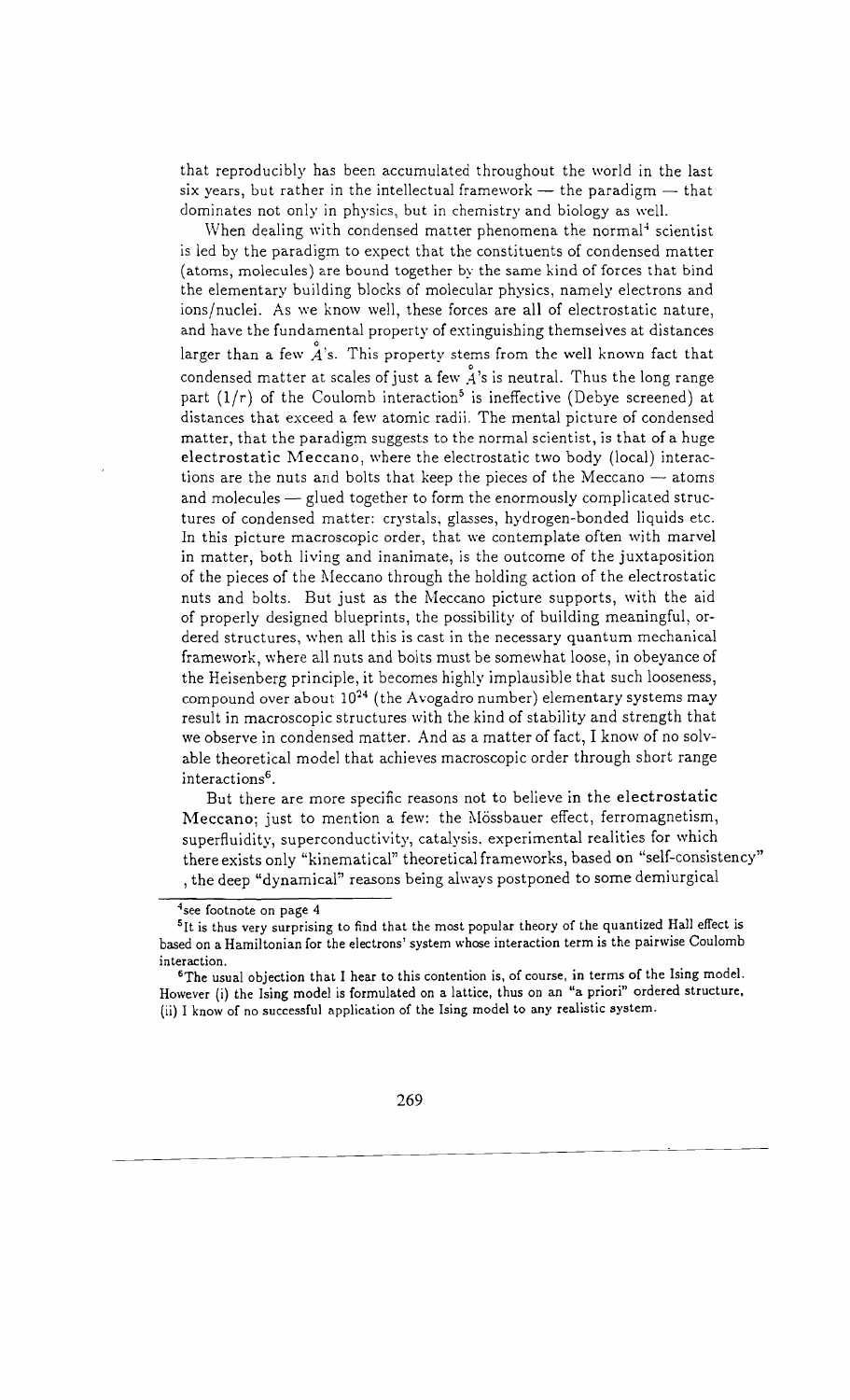future computation/simulation.

It is for the keen unsatisfaction with the present state of affairs that a few years ago (1987), having completed a long and difficult analysis of the Quantum Chromo Dynamics (QCD) ground state [4], in search for an explanation of the peculiar confinement property of quarks, I started on a research programme to investigate the possibility that also for QED in condensed matter systems the ground state (the vacuum) show the highly non-trivial structure that in QCD explains the paradoxical confinement behaviour of quarks. This research quickly met with unhoped for success, and, as I explained in a series of lectures already in February 1989 [5], the idea' that the transverse electromagnetic field in the ground states of condensed matter is well described by an infinite set of quantum harmonic oscillators in their minimum energy states (the perturbative vacuum) is just simply wrong, for it is based on an approximation (the slowly vary ing envelope approximation) that, though fully valid in Laser physics, is totally inapplicable in systems that are cold and dense enough. And if the ground state of the e.m. field in condensed matter is in general the pertur bative QED ground state, this must mean the doom of the paradigm, for it systematically ignores an important, indeed a fundamental actor of the dynamical drama of matter. And if the ground state of a piece of matter, as the paradigm envisages, is not the loose structure where the elementary matter systems and the e.m. field each perform their zero-point quantum oscillations chaotically and independently, what is it, really?

The answer, as widely and thoroughly discussed in a book that is due to appear soon [7], is disarmingly simple: it is a laser-like state where matter and field oscillate in phase on a frequency that is characteristic of the particular atomic/molecular species that make up a particular piece of matter. But there are two fundamental differences:

- i) the laser-like state, being the ground state, is accessed spontaneously without any pump nor optical cavity, when it is below a critical temperature and above a critical density;
- ii) no e.m. radiation can escape from such a state for, being it the ground state, this would violate energy conservation.

It turns out that with the kind of "oscillator strengths" (matter - e.m. couplings), and the kind of densities  $(\frac{N}{V}) \approx 10^{22} \div 10^{23}$  cm<sup>-3</sup>) typical of the atomic/molecular systems of condensed matter the critical tempera tures are usually very high  $(\simeq1000\;{\rm K})$  and the critical densities are usually well below  $10^{23}$  cm<sup>-3</sup>. Thus such states are predicted by QED to occur very frequently, as indeed they do! It should be abundantly clear, at this

**•** 

<sup>7</sup>As forcefully argumented by P.W. Anderson in an influential book on condensed matter physics [6].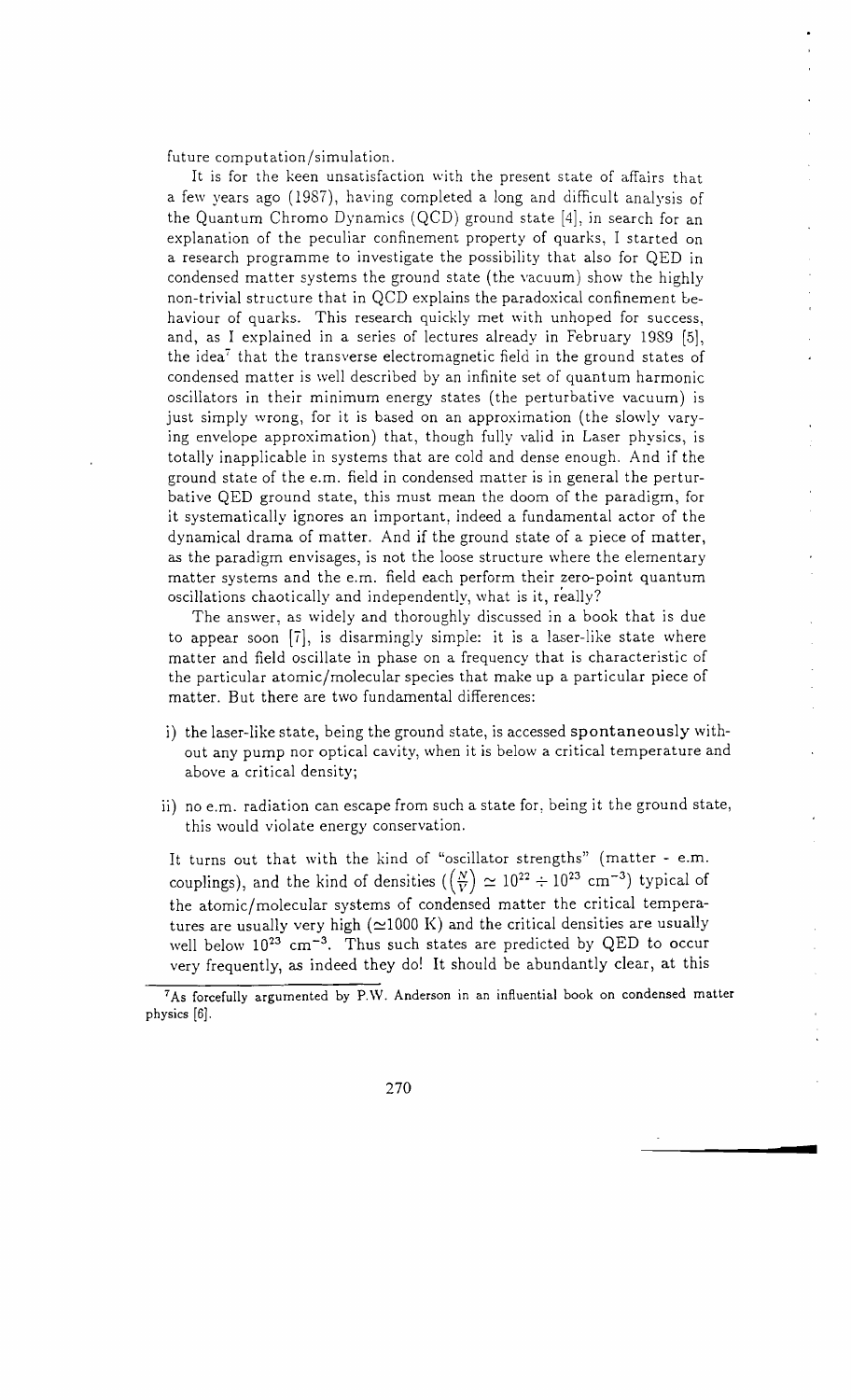moment, that the doom of the paradigm, implied by such new developments, demands that it be replaced by the new approach, that is based on a solid (through well defined approximations) analysis of the ground states of QED in condensed matter systems [5]. We may call this new approach the electrodynamic Network (EN), for it involves the multitudes of atoms/molecules of a macroscopic piece of matter in an intricate dynamical interplay mediated by a large amplitude (classical) e.m. field.

One of the basic aspects of the EN, that being very conterintuitive is most difficult to visualize, is the peculiar behaviour of the matter systems, which comprise well defined quantum wave fields, the matter wave fields. \Vhen we concentrate our attention upon the elementary matter systems it seems completely natural to think that when in the ground state they are in the lowest state of excitation, for this appears to be a straightforward consequence of energy minimization. This. in fact, turns out to be generally wrong for, due to the phase coherence between the matter field and the e.m. field, energy is minimized when both the electromagnetic and the matter fields are in an excited state, the (negative) interaction energy being sufficient to bring the value of the total energy below that of the perturbative ground state, where both e.m. field and matter are indeed in their ground states.

As I have stressed [8,9] time and again to the CF community since the first paper published in May 1989, the ground state of a piece of matter, say a Pd rod, is so crowded with large coherent e.m. 'fields that the idea that AF should hold there does not seem at all reasonable. Indeed one should carefully evaluate (and this has been done in successive steps [9]) if and in which way the expectations of AF are violated. However, one thing can already be said with certainty: AF is not a general property of the coherent ground states of QED in condensed matter. Thus, from a purely conceptual standpoint, in the new approach the "pathologies" of CF are completely cured, for they are all based on a general property, AF, that does not hold in a large class of physical solutions of QED, the coherent ground states (CGS). At this point one may conclude that the" pathology" of CF is in fact in the eye of the beholder!

In an article written together with M. Fleischmann and S. Pons [10] an articulate discussion was presented of the strange behaviour of Hydrogen in a metal matrix such as Pd, arguing that, even ignoring the phenomena of CF, what is well known since long about the way Hydrogen enters and diffuses in Pd is totally at odds with the paradigm, and its qualifying AF. In particular, the high potential barrier ( $\simeq$  30 eV) that a D<sub>2</sub>-molecule must overcome before entering the Pd-Iattice (where, according to a series of fascinating experiments of A. Coehn (11], Hydrogen is found in the ionized state) is something that within the paradigm has never found any sensible explanation. This and the many other mysteries that still remain to be un-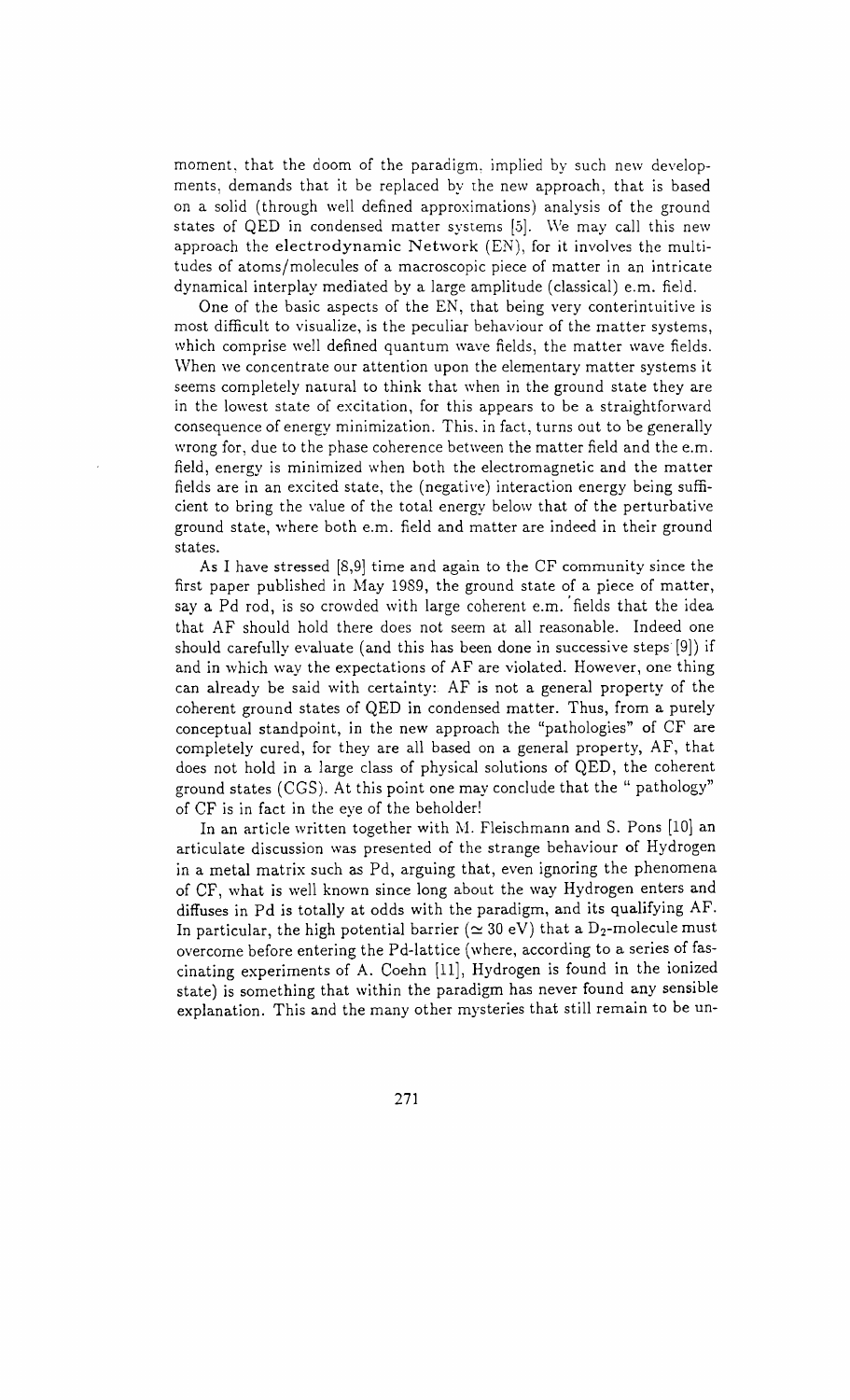raveled in the Palladium/Hydrogen system, as we have argued in Ref. [10], should be another warning signal that one does have to go beyond the paradigm, even ignoring (but how?) the dry and reproducible facts of CF.

Let me now devote the rest of this Section to paint a possible scenario of the Pd/D system at high loading  $(x = Pd/D)$ , where the CF phenomena are known to occur. I shall do this in the framework of the new approach, whose conceptual bases have been described at length above, and whose calculational details have been worked out in several previous talks and reviews  $[12,13]$ <sup>8</sup>.

The Pd-lattice (a face centered cubic lattice) is the locus of several coherent dynamical processes, that give rise to coherent, collective plasma oscillations of the different elementary systems. Those in which we shall be mainly interested in are:

- i) the coherent plasma of the Pd-ions;
- ii) the coherent plasma of the  $d$ -electrons;
- iii) the coherent plasma of the conduction electrons.

These plasmas realize an energetic gain with respect to the (mono)atomic high temperature gas, and such gain constitutes the previously ill-recognised "raison d'etre" of the crystalline structure of the metal. When the Pd-lattice is entered by the Hydrogen (and its isotopes  $D,T$ ) atoms one finds that the electrons go to augment the conduction band, and the (partially screened) nuclei arrange themselves in particular sites (octahedral and tetrahedral) (See Fig. 1), where they perform coherent, collective plasma oscillations. Again, it is the energy gain that is associated with the latter plasma oscil lations that justifies the incorporation of Hydrogen by the Pd-lattice, that in fact turns out to be exothermal ( $\simeq$  15 Kcal/mole). Thus in the Pd/H system there is another all important plasma:

iv) the coherent plasma of the (partially screened) H (D,T) nuclei.

As explained in Ref. [13] there are two types of H plasmas, according to the sites the H-ions occupy: the  $\beta$ -plasma in the octahedral sites, and the  $\gamma$ -plasma in the tetrahedral sites. I have shown (and a more refined calculation [14] confirms it) that for  $x \leq x_o$  ( $x_o \simeq 0.7$ ) it is the  $\beta$ -plasma that realizes the ground state, while for  $x > x_o$  the  $\gamma$ -plasma possesses the minimum (free) energy. Thus on a purely theoretical basis it was concluded that a (second order) phase transition (from the  $\beta$ -phase in the octahedral sites to a new phase, called  $\gamma$ -phase, in the tetrahedral sites should occur for  $x \approx x_o$ . This prediction has now found many confirmations ranging from

**=** 

<sup>&</sup>lt;sup>8</sup>This reasonably exonerates me from repeating what can be found in easily accessible literature.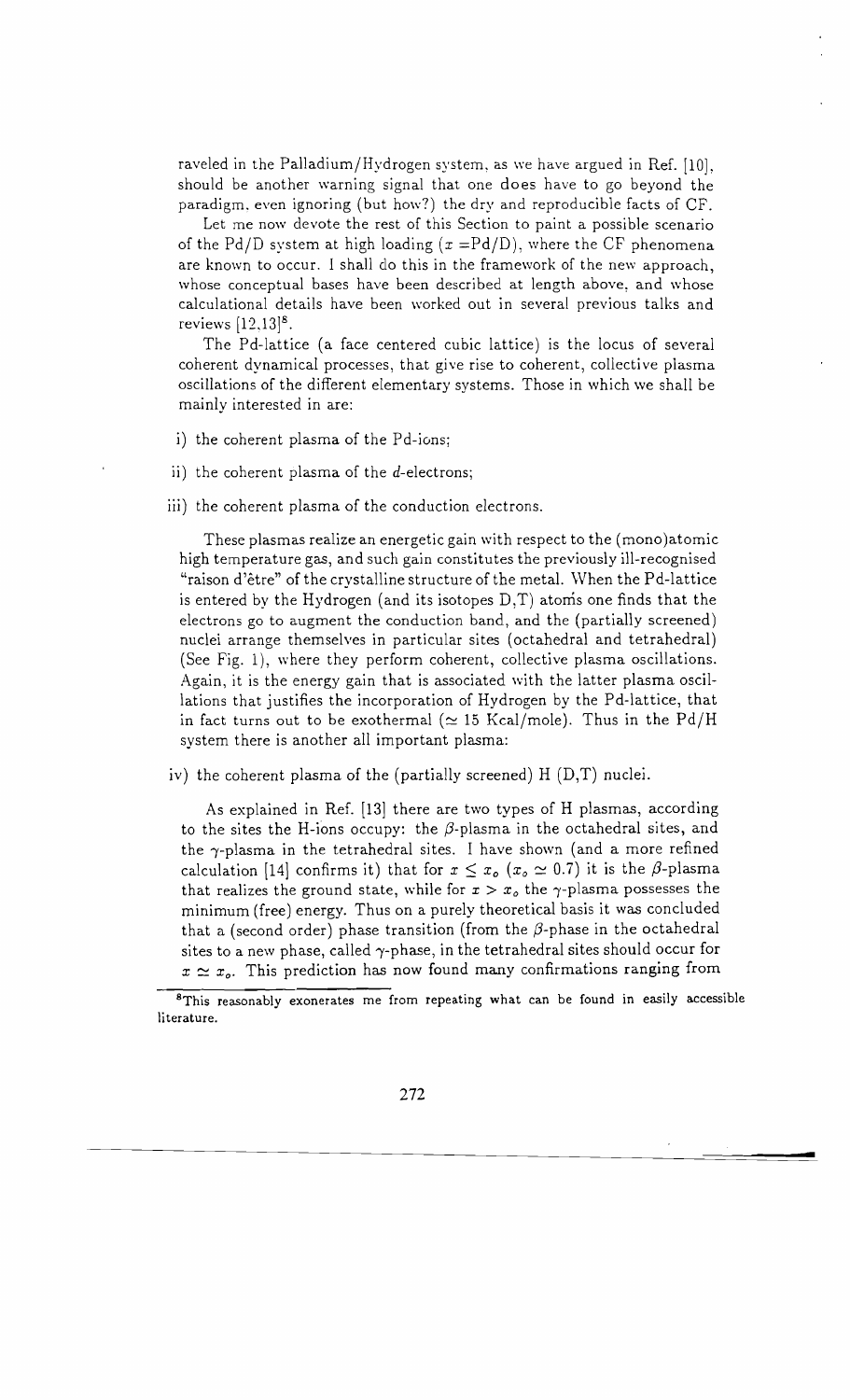

Figure 1: The octahedral sites (left) and the disks of the tetrahedal sites (right) in the (1,0,0) plane of the Pd lattice.

the measurement of the x-dependence of the diffusion coefficient [15], to the peculiar resistivity curve of the  $Pd/H$  system, which shows a maximum at  $x_0 \simeq 0.7$ . The explanation of this latter well known fact is in the new approach quite simple and natural: the extra resistivity that, due to H incorporation, rises up to  $x_o$  and falls to zero for  $x \to 1$ , reflects the different scattering cross-sections that the H-ions have for the conduction electrons; in particular the decrease for  $x > x_o$  indicates that in the  $\gamma$ -phase the H-ions are **in** a tightlier correlated state.

In the talk I have given at the ICCF4 [13] I posed two sets of questions, relevant to the H-loading of Pd  $(\alpha)$  and to the CF phenomena proper  $(\beta)$ . Let me recall them.

First the questions about Hydrogen (D) loading:

 $(\alpha_1)$  Why and how does the process

$$
D_2|_{gas} \to D + D|_{lattice} \tag{3}
$$

proceed?

 $(\alpha_2)$  why and how, in the lattice

$$
D|_{lattice} \to D^+ + e^-, \tag{4}
$$

 $D^+$  and  $e^-$  enjoying a different, independent dynamics?

- $(\alpha_3)$  why is D<sup>+</sup> so mobile at high x?
- $(\alpha_4)$  what are the phases of Pd/D?

273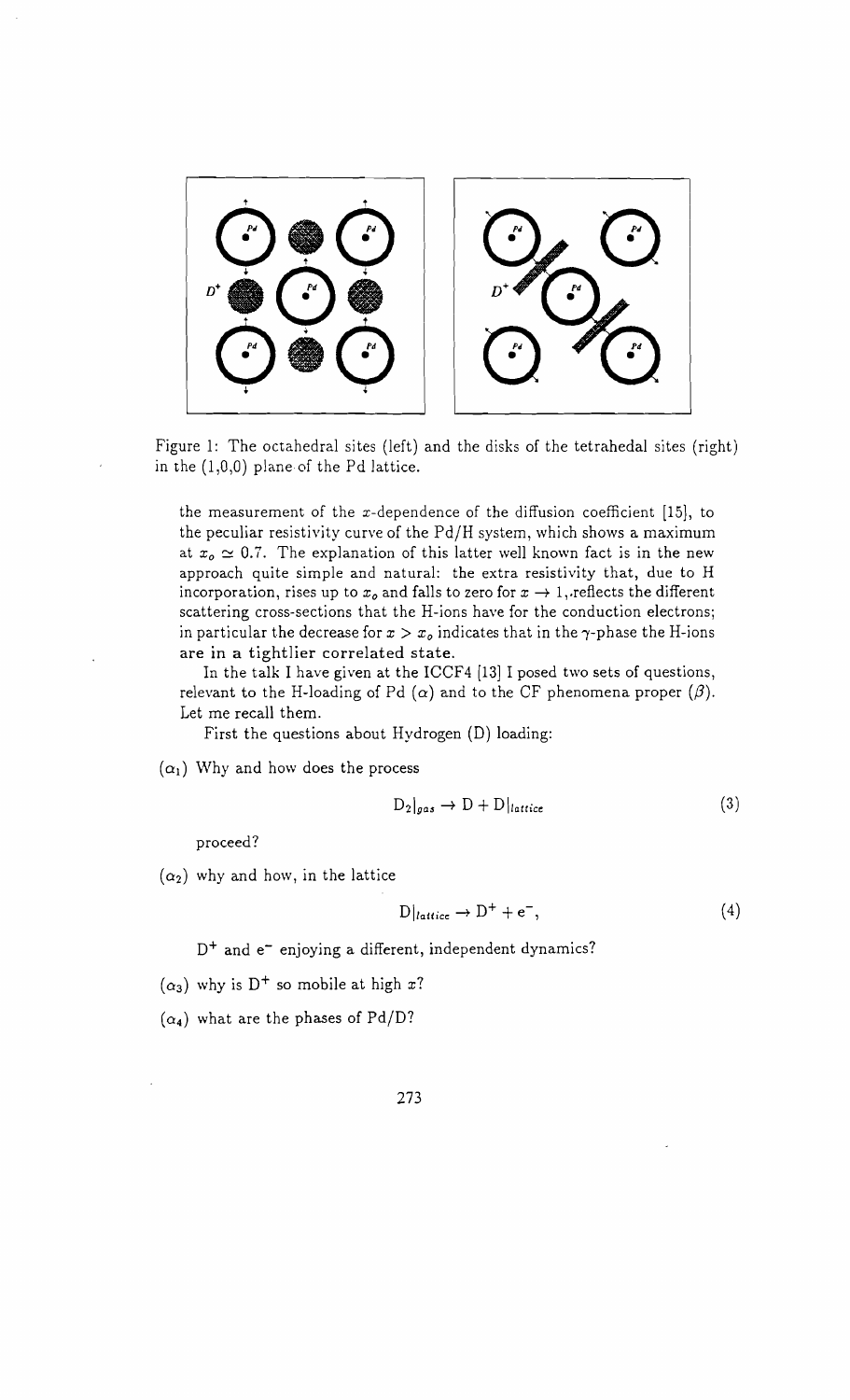

Figure 2: The steps of  $D_2$  absorption by the Pd-lattice.

- $(\alpha_5)$  what happens during electrochemical loading?
- $(\alpha_6)$  why one observes "Heat after death" [16]?

As for the mechanisms of CF in the highly loaded Pd/D system, the relevant questions appear to be:

- $(\beta_1)$  how can one overcome the Coulomb barrier?;
- $({\beta}_2)$  which is the main DD-fusion dynamics?;
- $({\beta}_3)$  can we understand rarer processes:  $n, T, X$ -rays...?

Let me now briefly recall the answers.

- $(\alpha_1)$  The process consist of two steps (see Fig. 2):
	- (i) the  $D_2$ -molecule is brought in contact with the Pd-surface; this step is governed by the gas chemical potential:

$$
\mu_{D_2} = -\frac{T}{2} \left[ 19.3 + \frac{3}{4} \log \frac{T}{T_0} - \log \frac{p}{p_0} \right],\tag{5}
$$

(ii) the  $D_2$ -molecule interact with the evanescent e.m. field associated with the different Pd-plasmas. It is the dispersive interaction of these coherent e.m. field that causes the tunneling of the  $D_2$ -molecule through the high barrier ( $\simeq 30$  eV) that separates it from the "shattered" state

274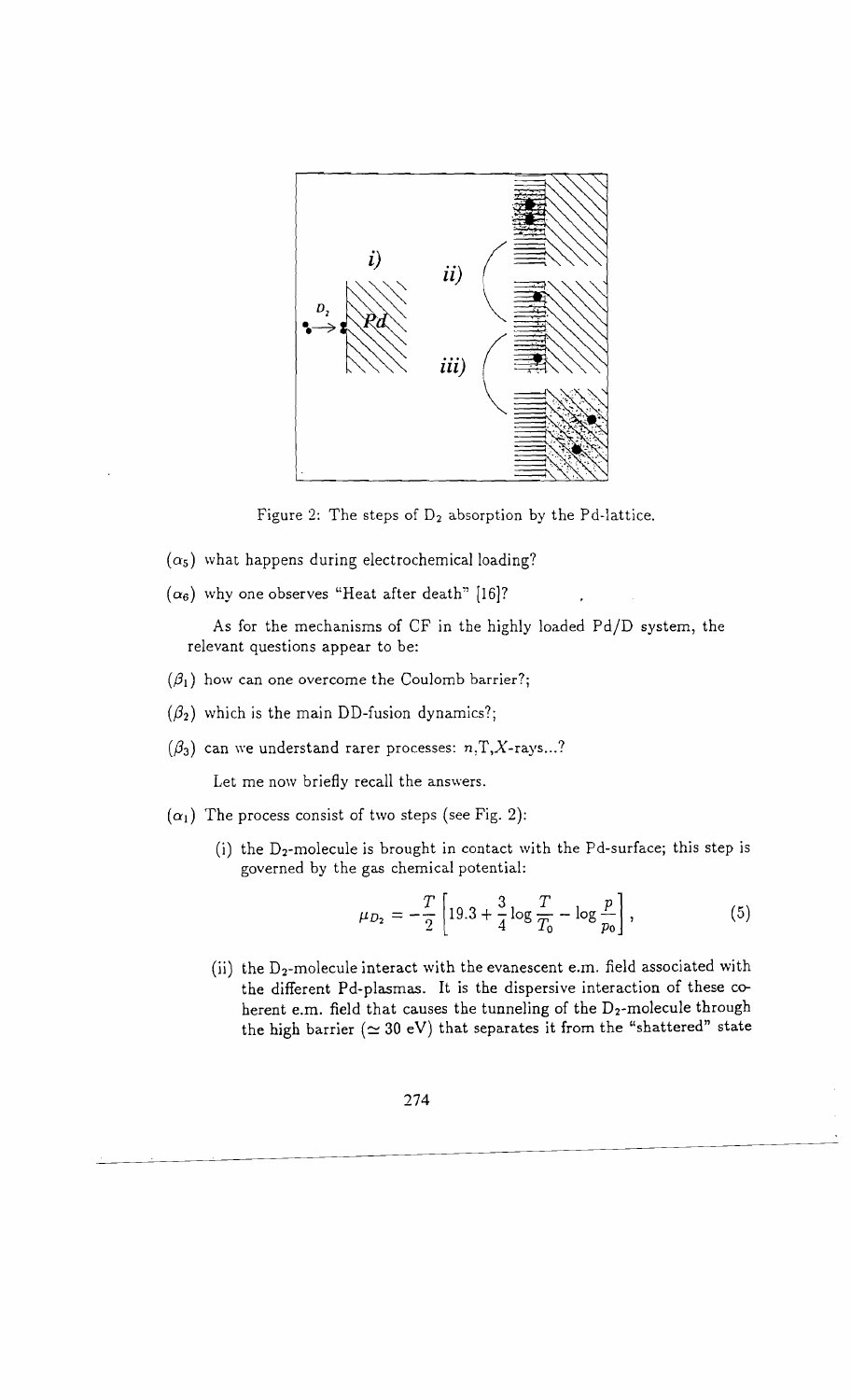$(2D^{+} + 2e^{-})$  in which it starts penetrating the Pd-lattice. Incidentally, the same kind of interaction must be at work when the coherent e.m. field of water [17) induce the NaCI (ionic) molecules of a crystal of salt to tunnel through their barrier (about  $5$  eV high) to become ions: Na<sup>+</sup> and C<sub>1</sub><sup>-</sup>.

- $(\alpha_2)$  The D<sup>+</sup>'s and the e<sup>-1</sup>s of the "shattered" deuterium surface state penetrate (almost) independently the Pd-Iattice, for they belong to different plasmas, and there is an energetic gain to be part of the plasmas instead of remaining in the atomic configurations.
- $(\alpha_3, \alpha_4)$  It all depends on the different phases  $\alpha$   $\beta$  and  $\gamma$  the D<sup>+</sup>'s are in with increasing x. The  $\alpha$ -phase is a disordered (gaslike) phase existing at  $x < 0.1$ ; in this phase the diffusion coefficient is expected, and found, very small (see Fig. 3). The  $\beta$ -phase is an ordered (coherent) phase with the D<sup>+</sup>'s oscillating in the octahedral sites. The (calculated  $[14]$ ) x-dependence of the chemical potential  $\mu$  for the  $\beta$ - and the  $\gamma$ -phase (the D<sup>+</sup>'s in the tetrahedral sites) are reported in Fig. 4, which shows a cross-over at about  $x_0$ , implying that for  $x < x_0$  the stable phase is the  $\beta$ -phase, while for  $x > x_0$  it is the  $\gamma$ -phase to be stable. Recalling now that the diffusion coefficient is given by

$$
D = \sigma x \frac{\partial \mu}{\partial x},\tag{6}
$$

where  $\sigma$  is Einstein's mobility, from Fig. 3 we may understand two major features of the  $D^{+}$ 's mobility in Pd:

- (i) its fast increase with  $x$ ;
- (ii) its sharp discontinuity for  $x \sim x_0$ .

These deductions answer  $(\alpha_3)$  and  $(\alpha_4)$  completely. I should also remind you that the existence of the  $\gamma$ -phase, whose evidence is becoming compelling, was actually predicted on the grounds that CF cannot take place in the  $\beta$ -phase for:

(a) the  $D^{+}$ 's are too far away;

£i....-..

- (b) only the tetrahedral sites can accomodate more that one  $D^+$ ;
- (c) only in the tetrahedral sites can the  $d$ -electrons of Pd effectively screen Coulomb repulsion.

This is another good example of the fact that the remarkable oddities of CF have just shed interesting light upon the dynamics of an ancient, well known system such as Pd/H.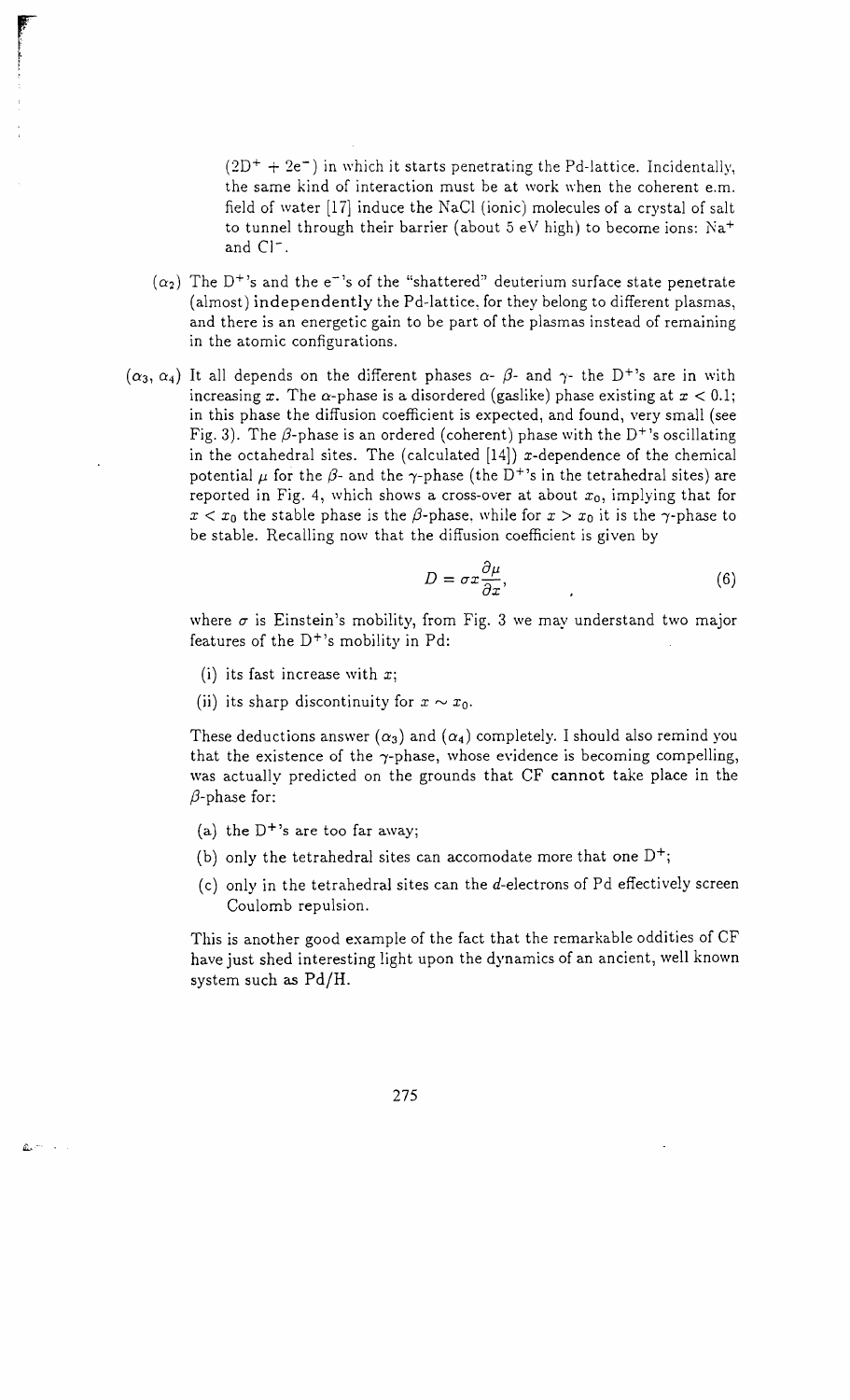

Figure 3: The diffusion coefficient of D in Pd as given by [15]



Figure 4: The chemical potential  $\mu_{\beta}$  of the  $\beta$ -phase, compared with  $\mu_{\gamma}$  of the  $\gamma$ -phase, as a function of  $\overline{x}$ .

**-**

 $\ddot{\phantom{0}}$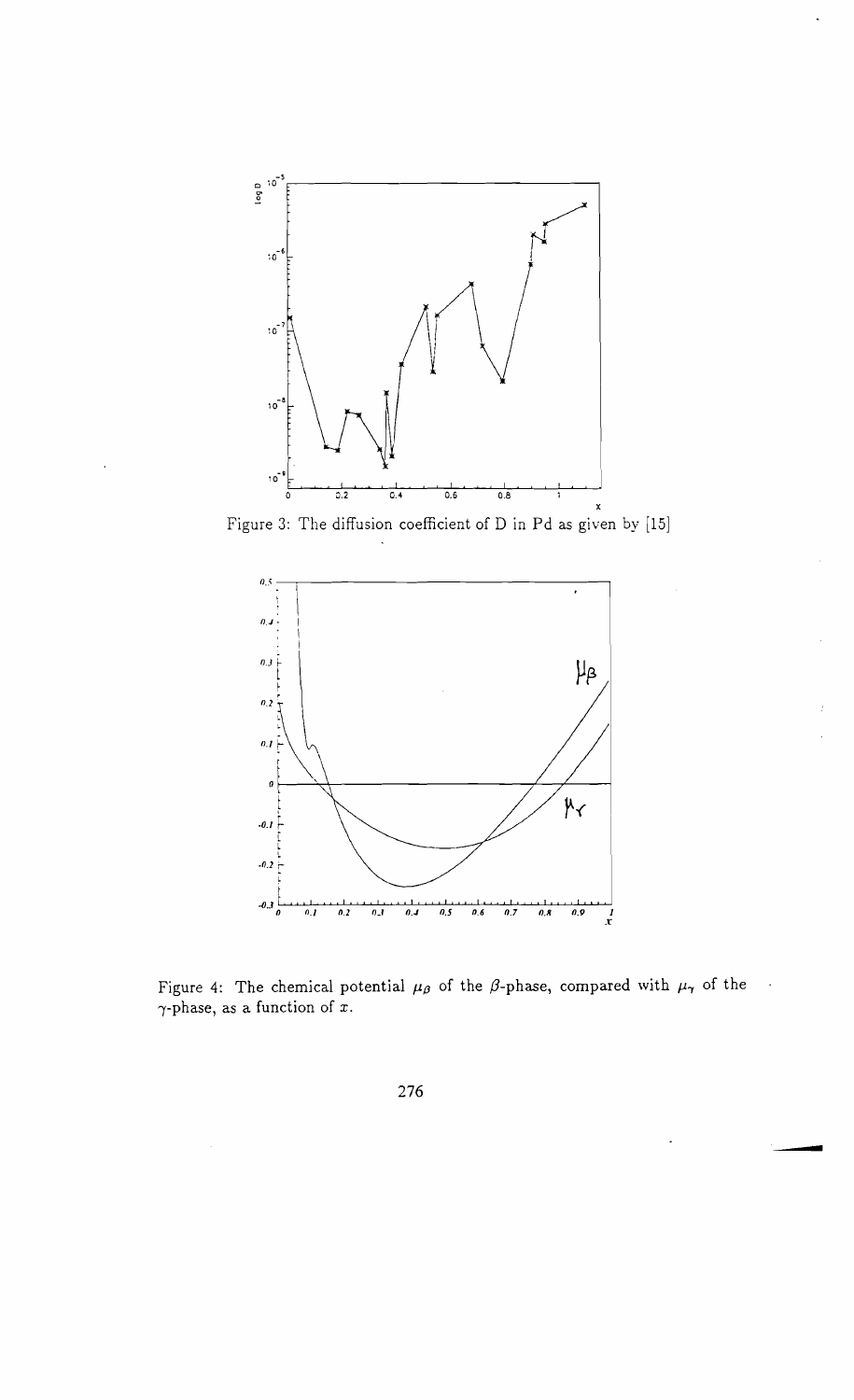

re en la propieta de la partie de la partie de la partie de la partie de la partie de la partie de la partie d<br>L'altre de la partie de la partie de la partie de la partie de la partie de la partie de la partie de la parti

, ~.

Figure 5: The different fates of  $D^+$ 's arriving at the Pd-cathode.

- $(\alpha_5, \alpha_6)$  The description of electrochemical loading that our approach affords takes off from the three possible fates (depicted in Fig. 5) of the  $D^+$ -ions once they arrive at the cathode. How many of them will be able'to enter the Pd-lattice, and load it at high *x* (the fundamental prerequisite for CF phenomena to occur), it depends on:
	- (i) how many D-atoms will combine on the Pd-surface and leave the premises as  $D_2$ -molecules, forming the well visible gas bubbles;
	- (ii) the chemical potential of the D's left at the surface.

In order to minimize the number of D-atoms that bubble out as  $D_2$ -molecules some kind of "muck", that forms during the electrolysis upon the surface, is certainly useful, for it hinders the free traffic of D-atoms on the surface and its consequent high recombination probability. As for the surface chemical potential a fairly detailed analysis of the ponderomotive effects due to the evanescent e.m. fields of the various plasmas of the Pd/D system has been presented at ICCF4 [13], showing interesting autocatalytic aspects, In fact, the surface, as well as the bulk chemical potentials acquire negative terms, whose absolute values increase with *x,* thus leading to large equilibrium *x*values, quite far away from thermodynamical equilibrium.

As for "heat after death", the subtle interplay of surface and bulk chemical potentials at high *x* is capable to account for the strange observations reported by S. Pons at ICCF4 [16]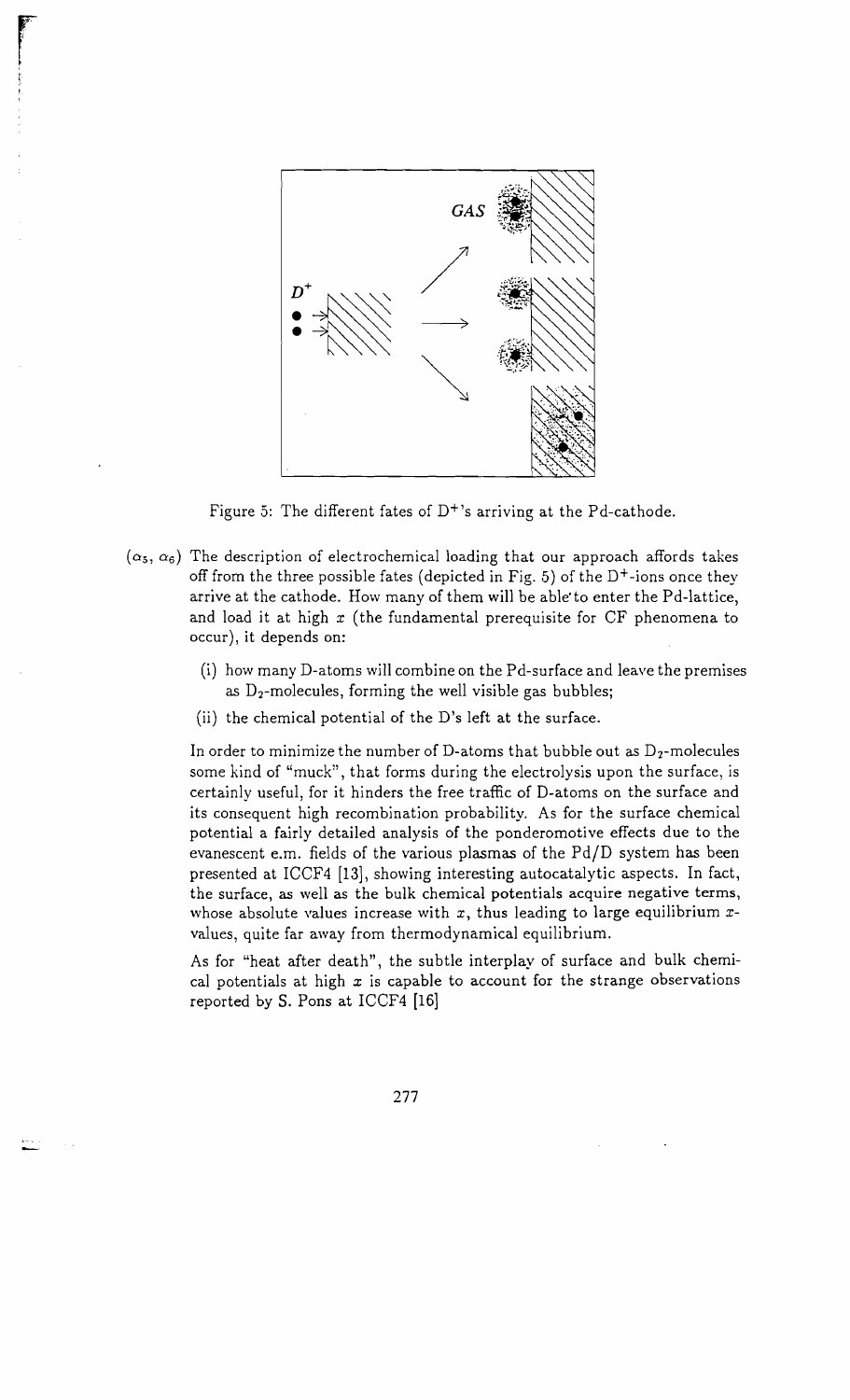

Figure 6: The electrostatic potential as seen by the  $D^{+}$ 's along the tetrahedral disks

Getting now to the CF phenomena in the highly loaded Pd/D system, I will now sketchily<sup>9</sup> answer the questions posed above.in order.

 $(\beta_1)$  The screening that the plasma of *d*-electrons provides in the tetrahedral sites has been determined by calculating the electrostatic potential generated by them, which is reported in Fig. 6.

Introducing such screening potential in the Gamow barrier penetration amplitude ( $\mu = \frac{m_D}{2}$  is the reduced mass of the D-D system)

$$
\eta_G \sim \exp\left\{-(2\mu)^{1/2} \int_{r_N}^{r_0} dr' [V(r') - E]^{1/2}\right\},\tag{7}
$$

yields

$$
\eta_G(\mathrm{Pd}) \sim 10^{-22 \pm 1},\tag{8}
$$

----....

some thirty orders bigger than the amplitude in the D<sub>2</sub>-molecule  $\eta_G(DD) \sim$  $10^{-51}$ . This very strong screening is enough to yield rates for the purely incoherent processes (the only one that takes place in vacuum)

$$
\Gamma_{INC} = |\eta_G|^2 \Gamma_{NUCL} \simeq 10(x-1) \text{ fusions/sec cm}^3,
$$
 (9)

where the  $(x - 1)$  factor takes into account the threshold at  $x = 1$ , a strict prediction of this approach.

9Again, extended answers are found in the ICCF4 talk [13]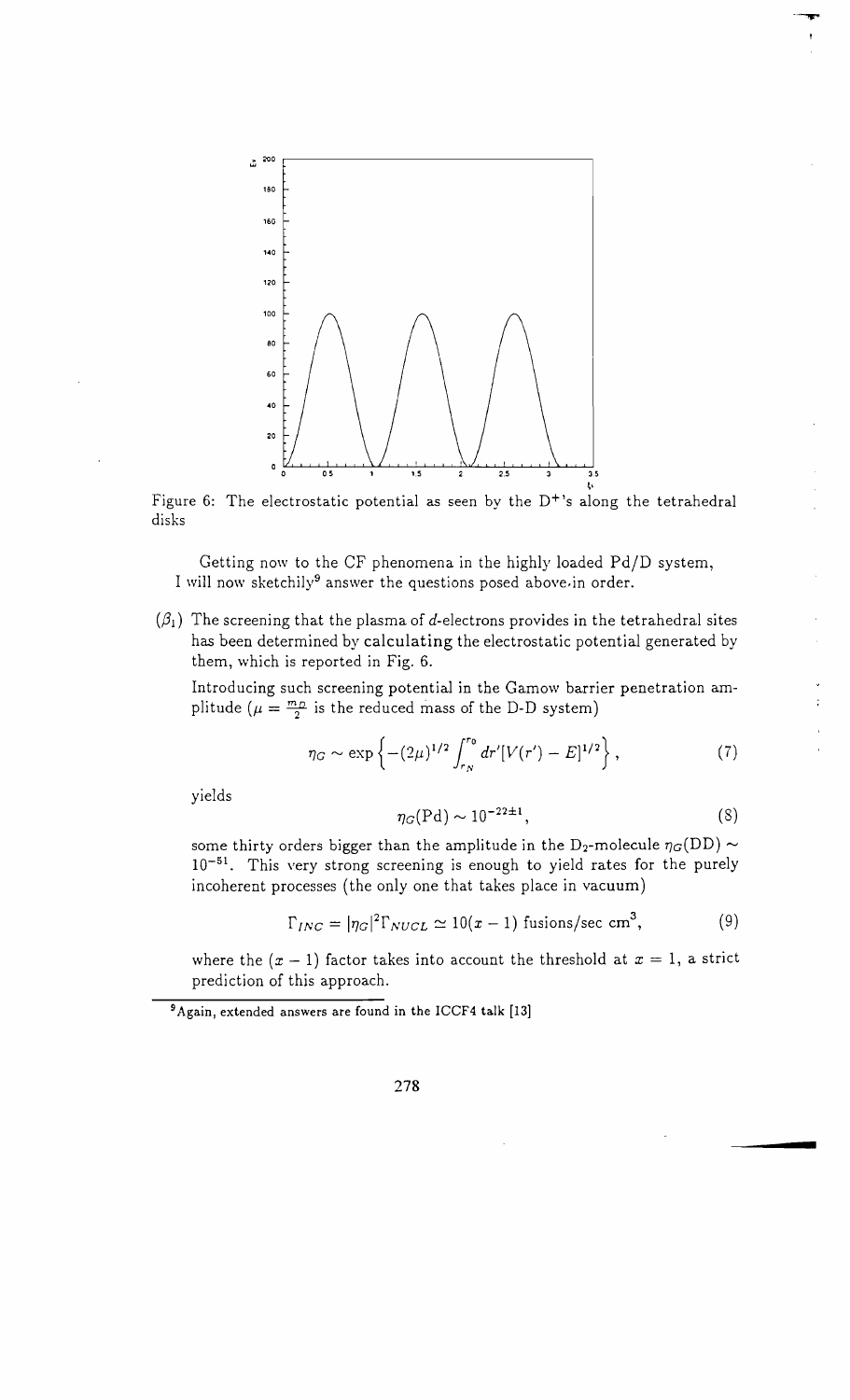$(\beta_2, \beta_3)$  The main fusion path is not, of course, the incoherent one, that is the only fusion mechanism in the vacuum, and would be the only one in Pd as well, should AF hold, as dictated by the paradigm.

> The new approach, in fact, predicts that the strong e.m. fields that crowd the lattice, once the barrier is penetrated, couple the extra D-nuclei (i.e. those in excess of  $x = 1$ ) to the wave-field comprising all deuterons within a coherence domain<sup>10</sup>, of the size of a few microns. Due to the *N<sub>CD</sub>* factor, arising from coherence, and the strength of the e.m. fields, the nuclear dynamics becomes strong and fast, leading to the nuclear ground state 4He with high probability and in a very short time. This is why:

(i) the main fusion channel is

$$
D^{+} + D^{+} \rightarrow^{4} He + energy in Pd;
$$

- (ii) the energy released to the Pd-lattice brings the various coherent fields in excited states that relax with their particular times ( $\frac{2\pi}{\omega}$ ,  $\omega$  is the oscillation frequency) in various forms:
	- a) e.m. radiations of all frequencies,
	- b) exotic nuclear photo-reactions, including neutrons from the photofission of D,
	- c) heat, i.e. phonons.
- (iii) in regions where the coherence is partial, we may have different, weaker and longer pathways (Fig. 7), which may explain the odd  $(\frac{\pi}{T})$  ratios that have been observed.
- (iv) a (semi)quantitative calculation of the main fusion channel on the case of "minimal" coherence (i.e. coherence over only one CD) yields for  $x \sim 1.1$  rates of the order of kW/cm<sup>3</sup> Pd. Much higher rates are expected for higher x-values and more extended coherence.

To conclude this Section, I believe I may state with confidence that on the basis of the accumulated body of observations and of the theoretical work done so far:

- $(\alpha)$  a good, predictive, sound theory of the "pathologies" of CF can be based on the general laws of QED, liberated at last from the crippling constraints of Asymptotic Freedom;
- $({\beta})$  the science of CF is just in its infancy, other promising systems, besides the Pd/D are now coming to the fore and even in the Pd/D system there

<sup>&</sup>lt;sup>10</sup>As I have explained, almost "ad nauseam" on several different occasion, the minimum space domain in which the matter and the e.m. fields are coherent is the Coherence Domain (CD), whose size is the wave-length of the e.m. field.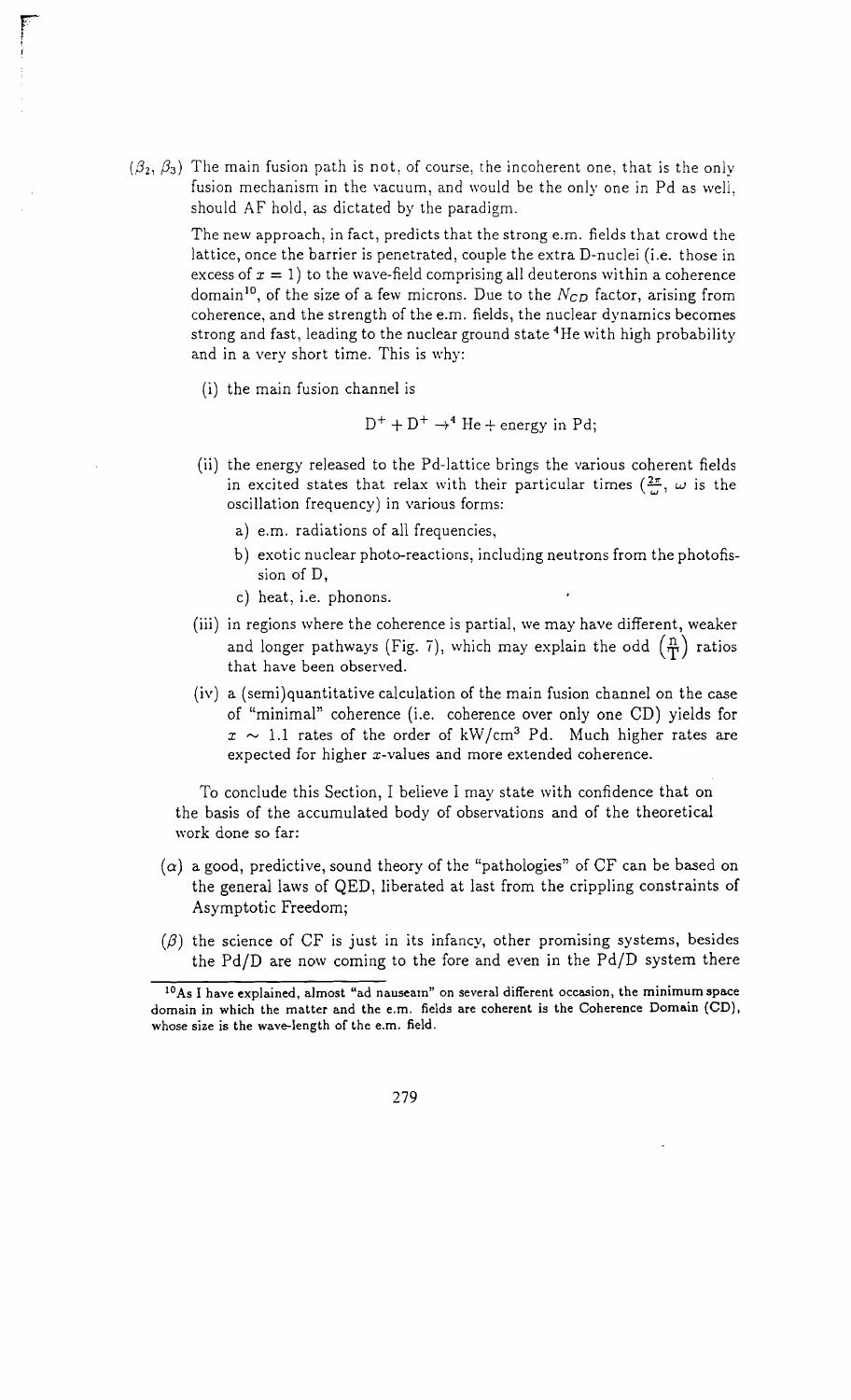

Figure 7: The level diagram for the states involved in the dynamical evolution described in the text. Also reported is Schwinger's <sup>4</sup>He\*.

280

**-**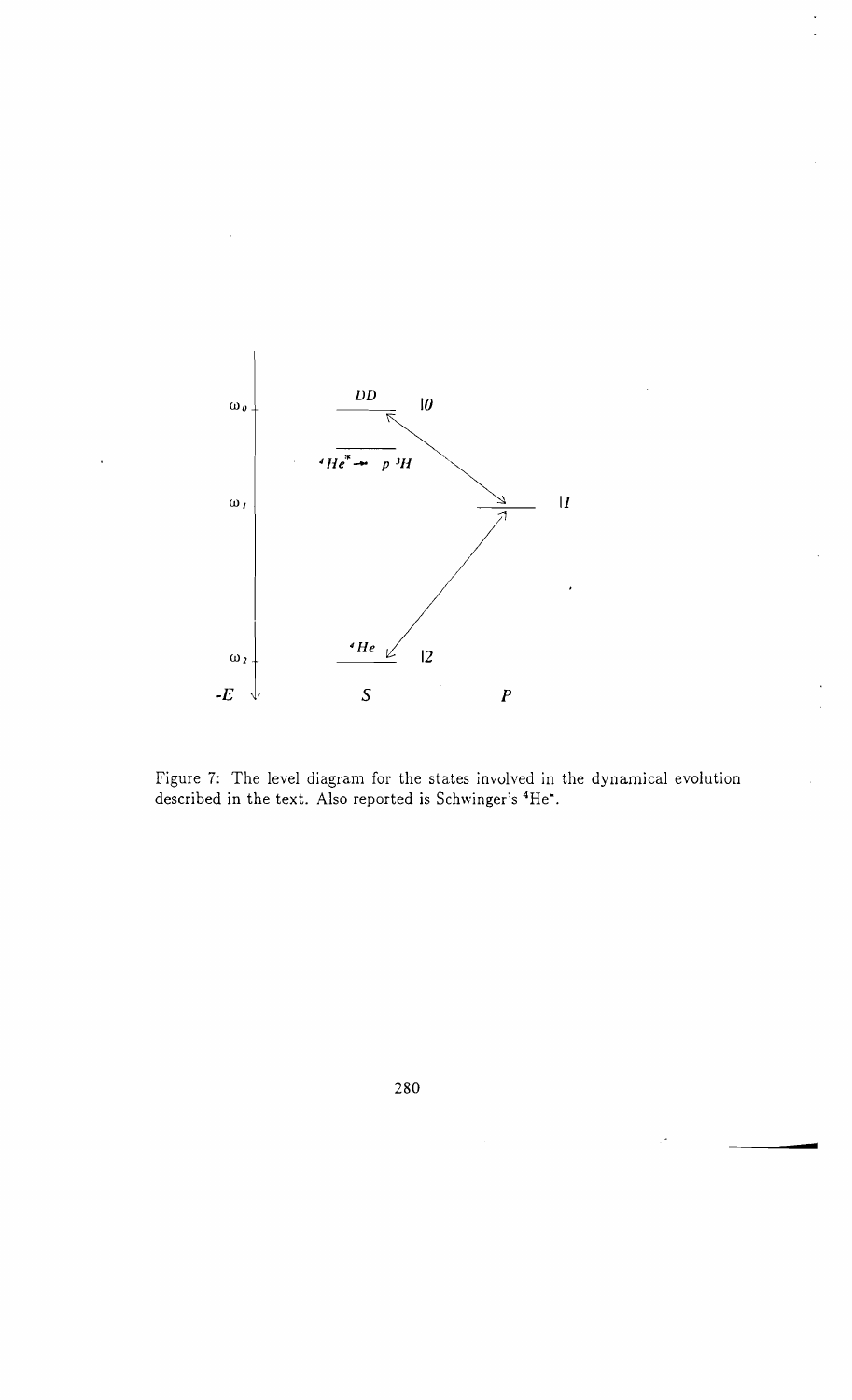are large areas of experimentation where a new chemistry, a new condensed matter and a new nuclear physics are very likely to emerge, fostered by the power and the simplicity of the new, coherent approach.

### What's wrong with this?: a reply to my critics

I may concede that I never, since my long scientific militance in the camp of CF, expressed so explicitly to this community the need for the drastic paradigm shift that the CF phenomenology demands. The new approach  $-$  QED coherence in matter<sup>11</sup>  $-$  just realizes such paradigm shift by identifying in the neglect of the transverse e.m. field in condensed matter a fatal drawback of the dominant paradigm and of its fundamental consequence: Asymptotic Freedom. In hindsight this was a mistake, for very few scientists (fortunately Fleischmann among them) have perceived the logical cogency of the various deductions that form the body of an in principle (to go from principle to practice will require substantially more work) complete theory of CF, both with regard to the fascinating problems of Hydrogen loading in a metal matrix such as Pd, and to the CF phenomena in such metal/D systems.

As a matter of fact what in my work most people have incorrectly understood, and criticized, is a collection of more or less "imaginative" models to fix the various "miracles" of CF, that to a closer scrutiny within the frame of prejudices and constraints of the paradigm end up (is it so surprising?) to violate one or other of its tenets.

I shall illustrate this important point by analyzing and answering the most explicit critiques<sup>12</sup> that have been levied against my work, which appear in the ICCF4 Proceedings [18], and in a review article published in a recent issue of the International Journal of Theoretical Physics [19].

The hostile attitude of the authors toward my work is betrayed by their complaint that Dicke, the inventor of Superradiance, is never mentioned in the CF papers. As mentioned in a footnote above, though Dicke's Superradiance leads to ordered quantum states of matter and radiation that have some common feature with those of QED coherence in matter, their distinctive feature of producing coherent e.m. radiation (like in a laser) is just orthogonal to the e.m. field trapping within matter, that gets realized in the new approach when the density of the atomic/molecular systems is

<sup>&</sup>lt;sup>11</sup>In a first stage I gave this approach the name of Superradiance, as a due homage to the pioneering work of R.H. Dicke. This was a mistake, for my generosity has been maliciously taken as a plagiarism. But more of this in a moment.

<sup>&</sup>lt;sup>12</sup>To be fair, I should credit these critics the basic honesty of speaking out their disagreement: a practice that is less and less popular in the contemporary scientific world, for it exposes the critic himself to critiques. The more frequent and safer practice makes use of gossips and of anonymous referee reports.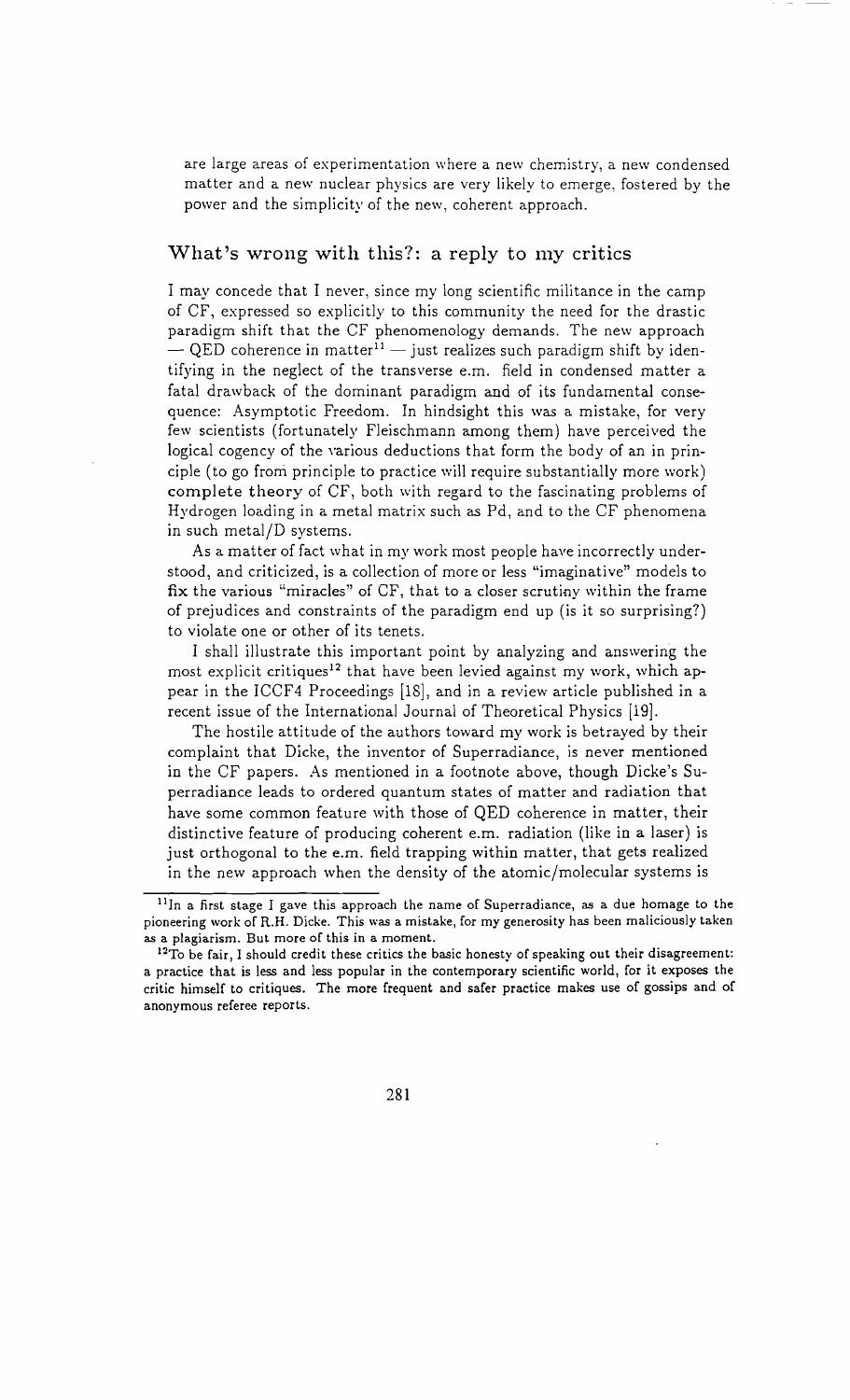large enough and their temperature low enough. It is just for these reasons that Dicke has been fully mentioned in other papers and lectures, his work being totally unrelated to the subtle phenomenology of CF.

Their hostility is further displayed in their accusing me of conceptual errors, that they do not care to argue, and of "a number" of numeric and analytic mistakes, of which they discuss only a minor one (about a factor of 5 in a Gamow amplitude  $\sim 10^{-21}$ , whose evaluation can clearly not be more accurate than one order of magnitude!).

But, enough with such pettiness; their really strong critique has to do with the large screening potential ( $V_{screen} \sim 100$  eV at the bottom of the well) derived in Ref. [9], and further refined in subsequent calculations [14]. Incidentally, without such screening there is no (known) way to understand how CF phenomena could happen.

Having taken the original calculation to mean that the Z electrons of the Pd atom surround the  $D^+$ -ion at distances of the order of the Fermi-Thomas radius for a Z electron atom, they conclude that all this violates basic physics, for "a solid would collapse if such close equilibrium screening were possible".

Their turn of arguments would not be blatantly incorrect if the screening electrons (only the d-electrons, as realistically done since march 1990 [9]) were in static orbits around the Pd-nucleus. But, as stressed time and again, such electrons comprise a plasma performing wide plasma oscillations, that realize an energy gain. In such state, due to the strong correlations among them, the electrons do not behave incoherently and individually, as they do in the atom, but follow their collective dynamics, which endows them with much sharper localization properties, as if their effective mass (their inertia) were in fact larger than in the "asymptotically free" limit. For the sake of visualization only, one may think that the electrons tend to mimic the physics of  $\mu$ -catalysis. Clearly, the misunderstanding has its origin in the critics' lack of perception that QED coherence in matter does change the paradigm, whose conceptual schemes are totally inadequate to penetrate collective behaviour, that, instead, is at the root of the new approach.

Finally the critique [18] that I violate the laws of physics "in trying to insure a large enough time for the existence of a large charge density on the sides of a crack". Again it is their poor understanding of the paradigm shift that is realized by the new approach that blurs the critics' perception of what I am trying to do in the different field of "fractofusion". The coherent e.m. fields that in the form of evanescent waves fill the crack of a mechanically stimulated solid may have rather large lifetimes, and it is they, and not a large density of electrostatic charges that are responsible for the acceleration (under appropriate conditions) of the charged particles that move across the cracks.

These are the only critiques that I find in the literature to the body of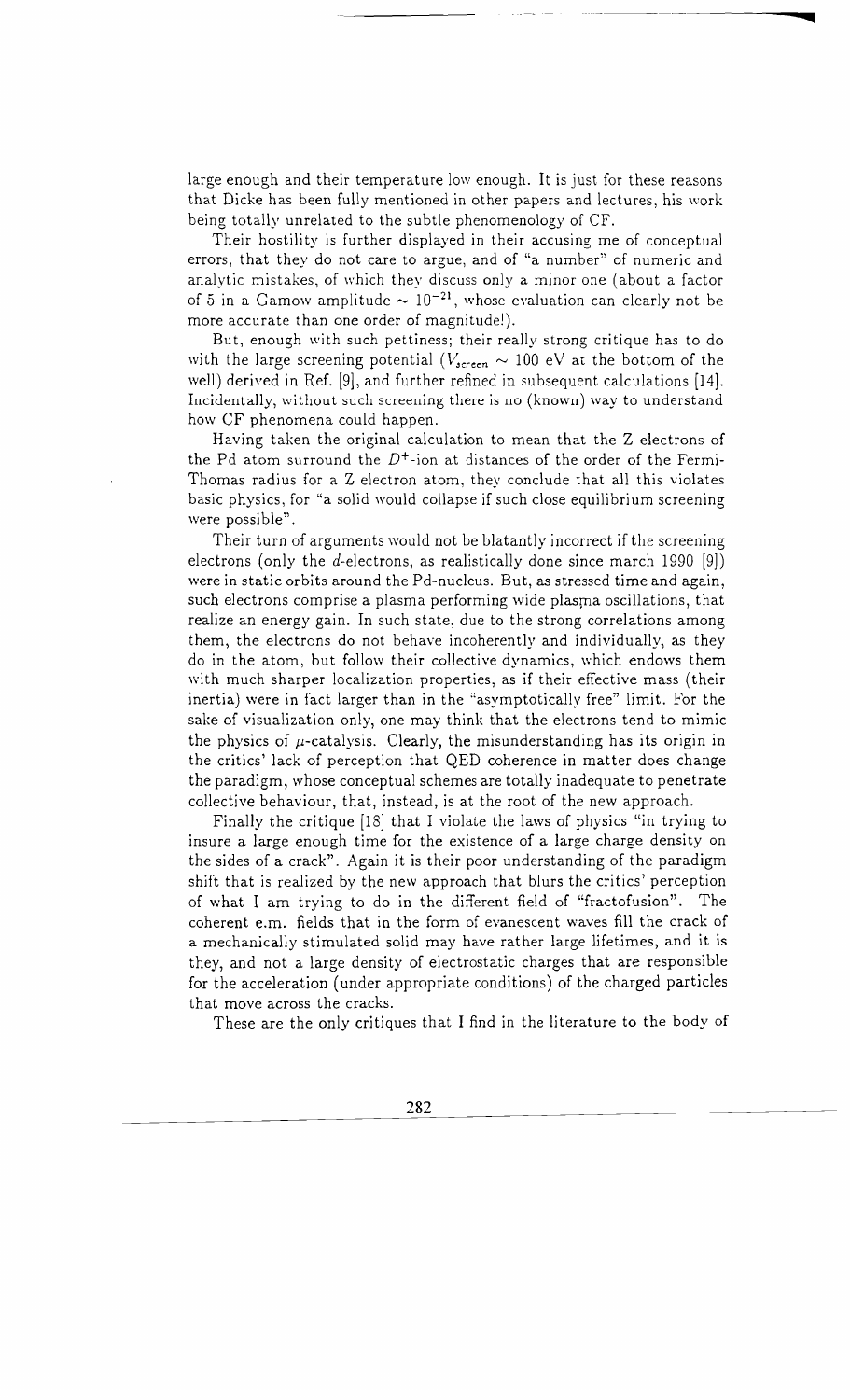my work on CF, and so my reply should end here.

But, in the CF community, there are other more serious critiques, or better (worsel) the widespread belief that \ve do not, after six years, possess the correct intellectual means to understand CF. This refrain occurs over and over in all published literature, which most of the time ignores all that has been done in the new approach since March 1989. What kind of answer can I give to such vast majority of believers of CF, but skeptics of CF theory? I have thought a lot about ths problem, that I have always seen as a major obstacle to quick progress in this fascinating field. Philosophy, or better epistemology, clearly has not worked, for the conceptual superiority of the new approach should have convinced my colleagues to invest some of their time to try and understand it, and contribute better critiques to the development of the associated research program. The discussion it affords of general different and subtle mechanisms that give a completely coherent picture of the CF phenomena in the Pd/D system also has had little impact due, I presume, to the philosophical barrier just described. Let me try a new (though at this time subliminal) way. I can tell you with a reasonable degree of confidence that proceeding on the road built by the new approach through CF land one should be able to reproducibly achieve powers in the order of 100 kW/cm<sup>3</sup> Pd.

It is reasonable that all this will be common knowledge by the time of ICCF6.

#### **References**

.<br>Ziman ne do

- [1] T. Kuhn, *The Structure of Scientific Revolutions* (Chicago Univ. Press, Chicago, 1962).
- [2] D.]. Gross, F. Wilczek, *Phys. Rev.* D9 (1973) 1343.
- [3] G. Preparata, *Nuovo Cim.* **107**A (1994) 2657.
- [4] G. Preparata, *Nuovo Cim.* 96A (1986) 366.
- [5] G. Preparata, in *"Problems of Fundamental Modern Physics"*, R. Cherubini, P. Dalpiaz and B. Minetti eds. (World Scientific, Singapore, 1990).
- [6] P.W. Anderson, *Basic Notions of Condensed Aifatter Physics* (Benjamin-Cummings, Menlo Park (Ca), 1984).
- [7] G. Preparata, *QED Coherence in Condensed Matter* (\Vorld Scientific, Singapore, 1995).
- [8] T. Bressani, E. Del Giudice, G. Preparata *Nuovo Cim.* **lOlA** (1989) 845.